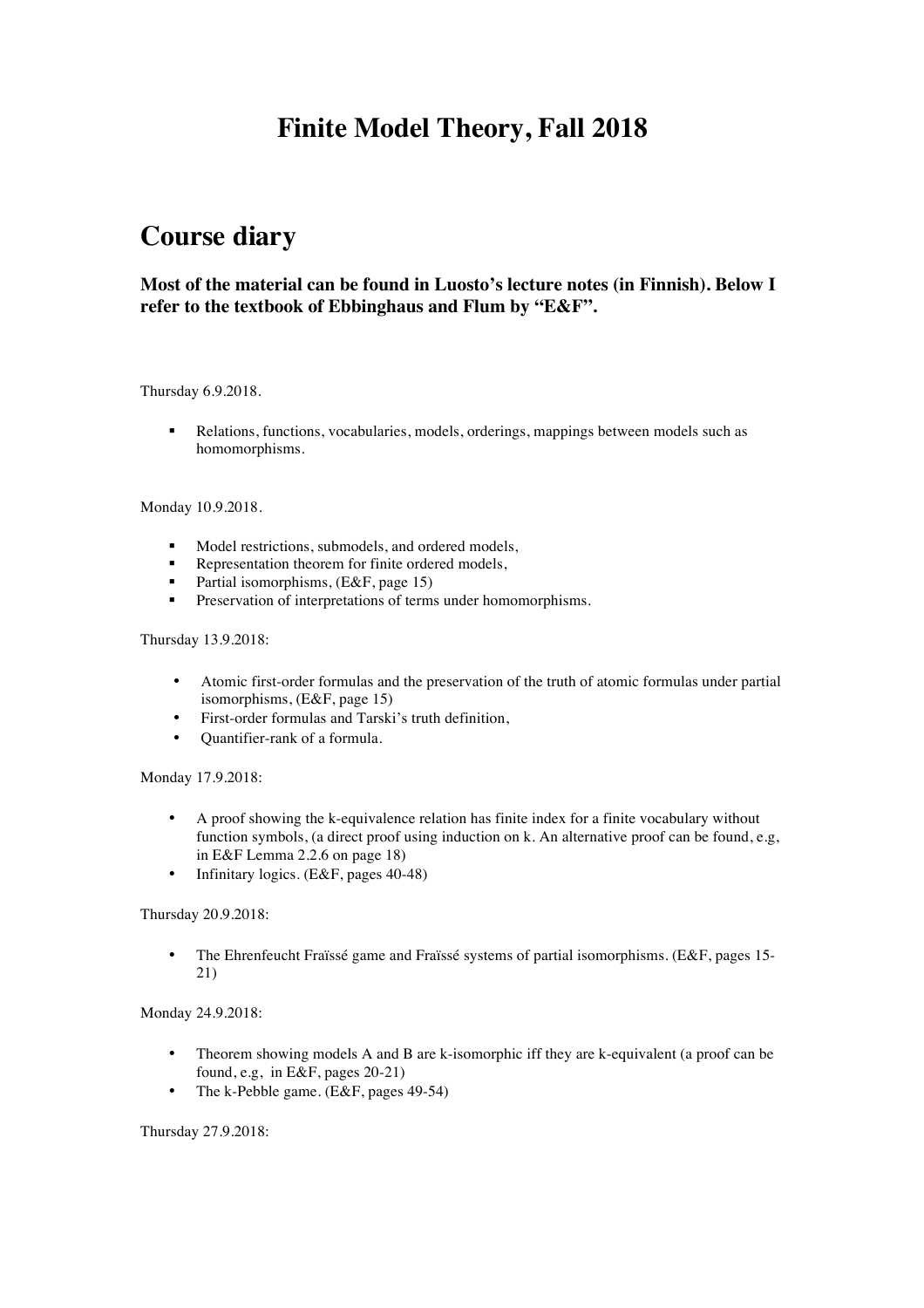• A theorem showing that models A and B are equivalent up to k variables (k partially isomorphic) iff they satisfy the same sentences with respect to the k-variable infinitary logic. (E&F, pages 49-54).

Monday 1.10.2018.

- § Gaifman graph of a model and Hanf's Theorem (E&F, pages 26-28)
- § Hintikka formulas (E&F, page 17-18)

### Thursday 4.10.2018.

- Proof of Hanf's theorem,
- Basic of formal language theory, word models, and finite automata (E&F: 105-117).

#### Monday 8.10.2018.

- § Finite automata and regular languages,
- Languages defined by invariant equivalence relations on words with finite index are regular (E&F: 105-117),
- Second-order logic (E&F: 37-40)

### Thursday 11.10.2018.

- Fragments of second-order logic (E&F: 37-40),
- Definability of regular languages in the existential fragment of MSO (E&F: 110),<br>EE game for MSO the equivalence relation defined by MSO sentences of quantif
- EF-game for MSO, the equivalence relation defined by MSO sentences of quantifier-rank k is finite for every k and it is preserved under ordered sums (E&F: 38-39),

### Monday 15.10.2018.

- Finished the proof of Buchi's Theorem,
- Turing machines and complexity classes (E&F: 124-127).

Thursday 18.10.2018.

§ Inflationary and Partial Fixed-Point Logics (E&F: 120-122).

#### Thursday 1.11.2018.

- Transitive closure logic and deterministic transitive closure logic (E&F: 123-124),
- Models as inputs to Turing machines (E&F: 129-133).

#### Monday 5.11.2018.

Placing FO(DTC) in LOGSPACE and FO(posTC) in NLOGSPACE (E&F: 147-151).

#### Thursday 8.11.2018.

Placing FO(IFP) in PTIME, FO(PFP) in PSPACE, Sigma^1\_1 in NPTIME (E&F: 147-151).

Monday 12.11.2018.

- Placing SO in PSPACE (E&F:150).
- Logical descriptions of computations (E&F: 133-137).
- § IF K decidable in PSPACE then K is axiomatizable in FO(PFP) (E&F: 137).